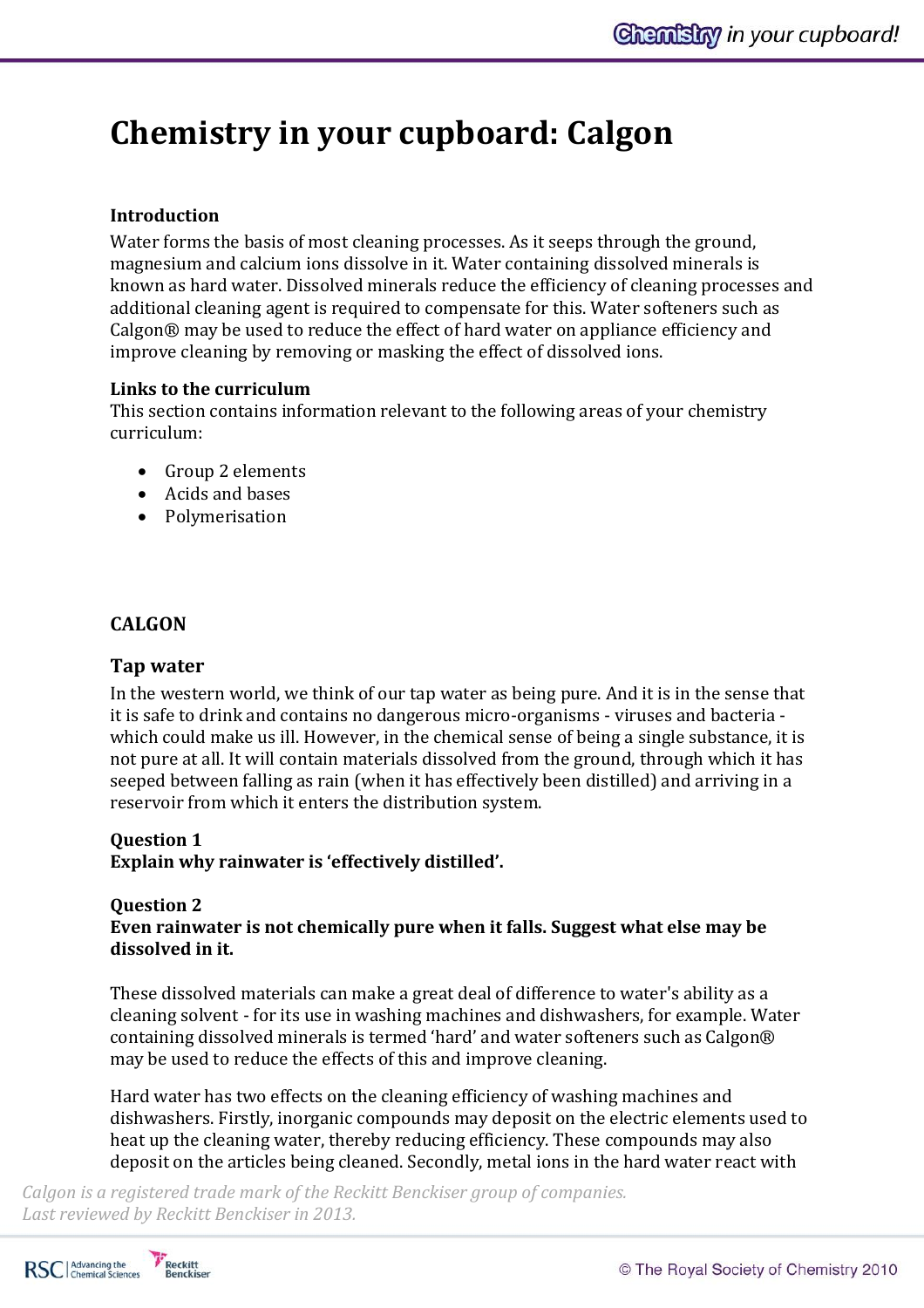soap and certain other detergents to form scum, which reduces cleaning power, and deposits on the items to be cleaned. The solution to these problems is to use more cleaning agent.

This is why laundry detergent manufacturers recommend different levels of detergent depending on the water hardness: the higher the water hardness, the more detergent is required, see Figure 1.



**Figure 1: Manufacturers recommend using more detergent in hard water areas**

The use of a water softener can reduce the amount of detergent required by up to 40%.

## **The taste of water**

Dissolved materials also make a significant difference to water's taste. If you live in a hard water area, you may never have tasted pure water. If you get the opportunity to taste some distilled or deionised water at school, college or elsewhere try it (with suitable hygiene precautions). You may be surprised.

*Note: Do not taste water that has been treated with Calgon® or other water softening products.*

## **How water becomes hard**

Figure 2 shows the water cycle. The time taken between water falling as rain and entering a reservoir can vary from zero (rain falling directly into the reservoir) to thousands of years. So, there may be plenty of time for material to dissolve, even if the rate of dissolving is slow. What materials actually dissolve will depend on the nature of the rock through which the water percolates. Of most importance from the point of view of cleaning are dissolved metal ions, and of these the most relevant are  $Ca^{2+}$ , Mg<sup>2+</sup> and, to a lesser extent, Fe3+.



**Reckitt**<br>Benckiser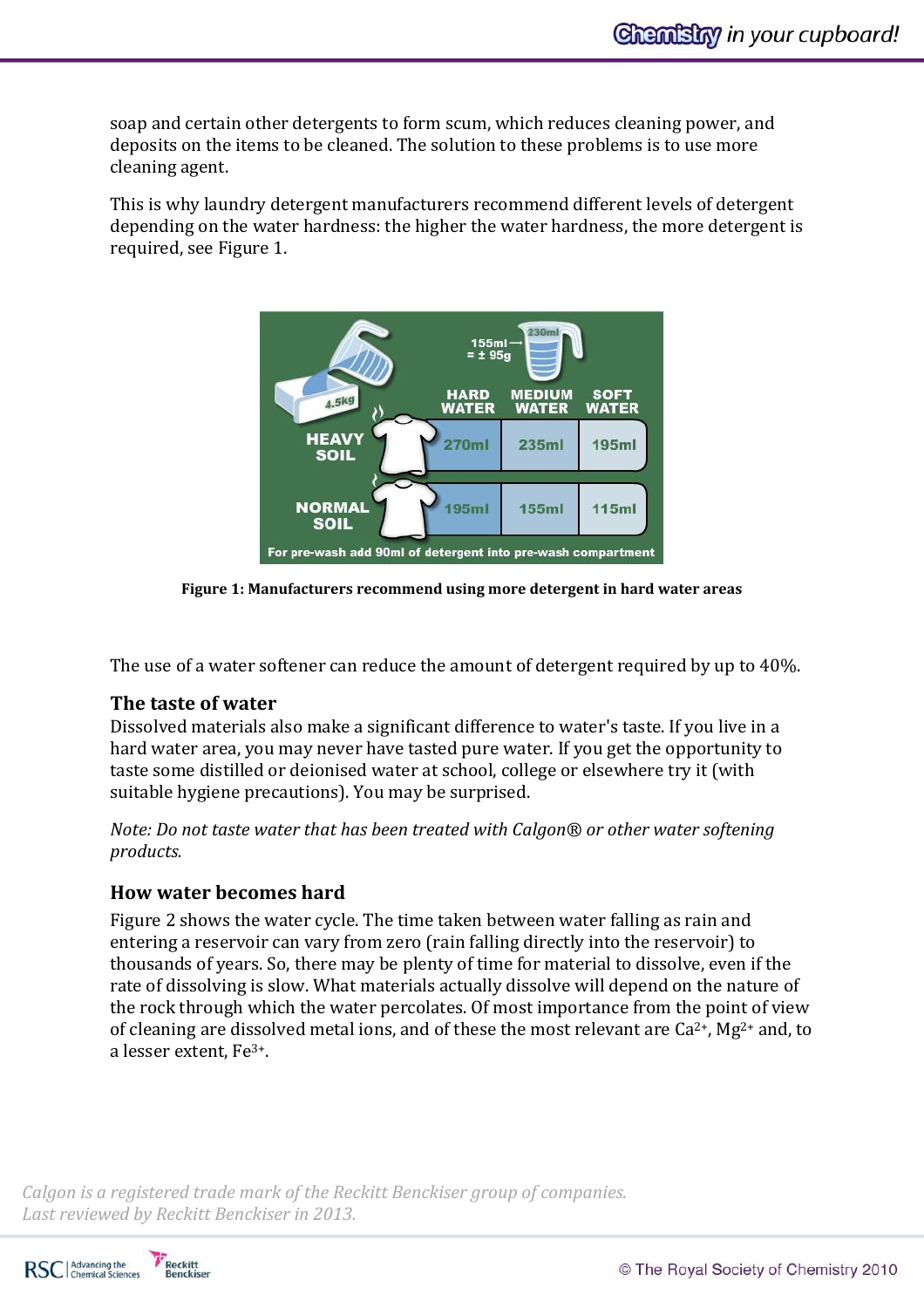

**Figure 2: The water cycle**

When rainwater seeps through limestone rock, it dissolves some of it. This is the origin of limestone caves. Limestone is calcium carbonate, which is pretty insoluble in pure water, but rainwater naturally contains dissolved carbon dioxide which makes it acidic. The following reaction occurs, dissolving limestone as calcium hydrogencarbonate (calcium bicarbonate).

 $CaCO<sub>3(s)</sub> + H<sub>2</sub>O<sub>(l)</sub> + CO<sub>2(aq)</sub>$   $\rightleftharpoons Ca<sup>2+</sup>(aq) + 2HCO<sub>3</sub>(aq)$  Δ*H* –ve

A similar reaction can occur with magnesium carbonate.

Rainwater is naturally acidic because of dissolved carbon dioxide, which is normally present in the air and takes part in the equilibria:

 $H_2O_{(1)}$  +  $CO_{2(aq)}$   $\rightleftharpoons$   $HCO_3$ <sup>-</sup>(aq) +  $H^+$ <sub>(aq)</sub>  $\rightleftharpoons$   $H_2CO_{3(aq)}$ 

The acidity of rain is increasing because the level of carbon dioxide in the atmosphere is rising as we burn more fossil fuels. The presence of gases such as sulfur dioxide and nitrogen oxides, also produced by burning fuels, adds to the acidity.

A second source of hardness is the dissolution of other calcium and magnesium salts, such as chlorides and sulfates, in rainwater. Here acidity does not play an important role. One common rock is anhydrite, calcium sulfate:

 $CaSO_{4(s)} \rightleftharpoons Ca^{2+}({aq}) + SO_4^{2-}({aq})$ 

*Calgon is a registered trade mark of the Reckitt Benckiser group of companies. Last reviewed by Reckitt Benckiser in 2013.*

RSC | Advancing the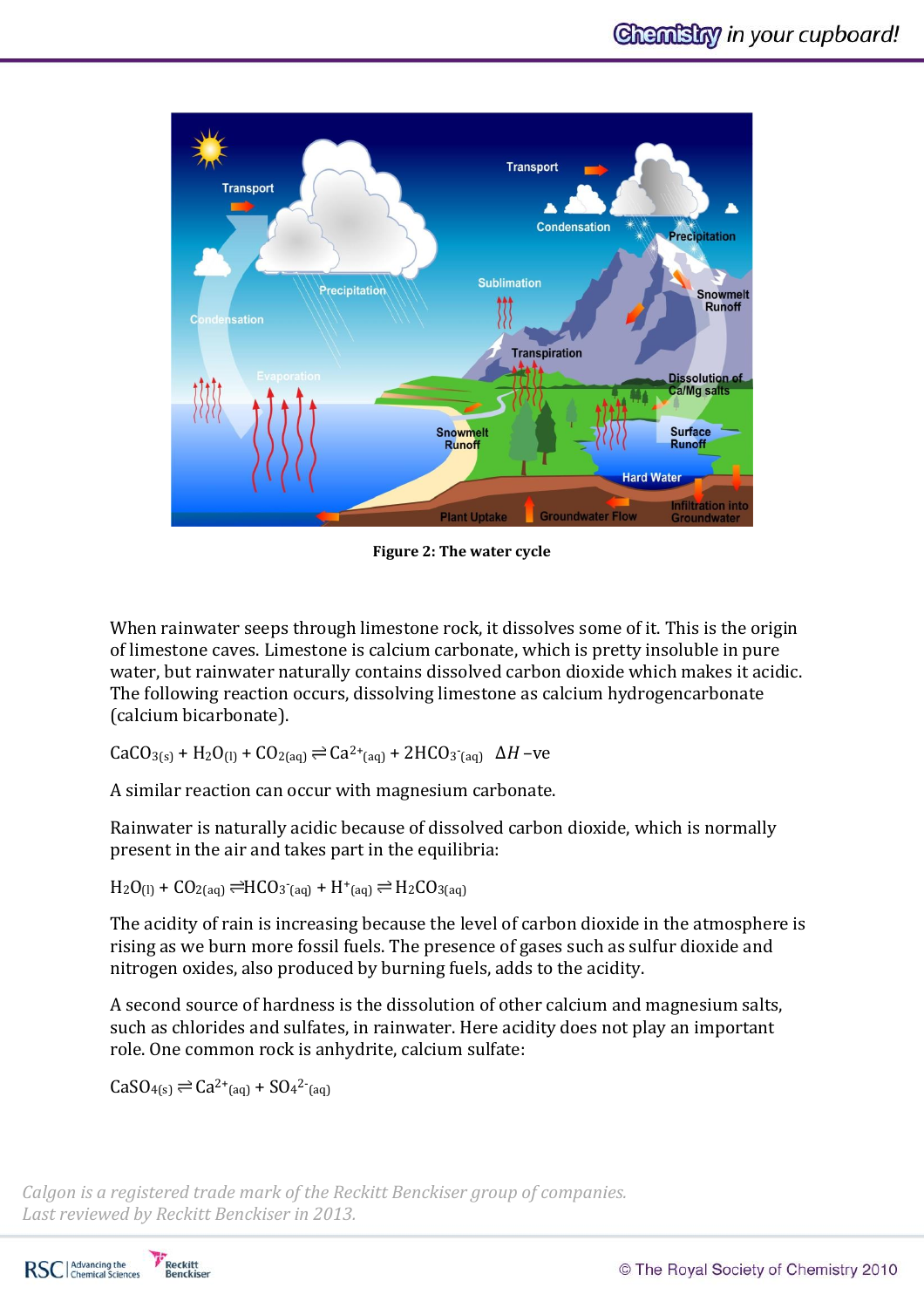# **Temporary and permanent hardness**

The reaction

 $CaCO<sub>3(s)</sub> + H<sub>2</sub>O<sub>(l)</sub> + CO<sub>2(aq)</sub>$   $\rightleftharpoons Ca<sup>2+</sup>(aq) + 2HCO<sub>3</sub>(aq)$  Δ*H* -ve

is exothermic in the forward direction, and Le Chatelier's principle predicts that at high temperatures, the equilibrium will move to the left.

This is what happens inside kettles, dishwashers and washing machines and results in the formation of a deposit of calcium carbonate on their heating elements, Figure 3. This is usually called limescale in everyday language. Limescale reduces heat transfer from the element to the water and makes the appliance less efficient.



**Figure 3a: The effects of limescale: a new heating element** 



**Figure 3b: The effects of limescale: a heating element with limescale deposit**

It can also deposit on clothes making them feel rough. Figure 4 shows the effect of deposition of limescale on fibres of clothing.

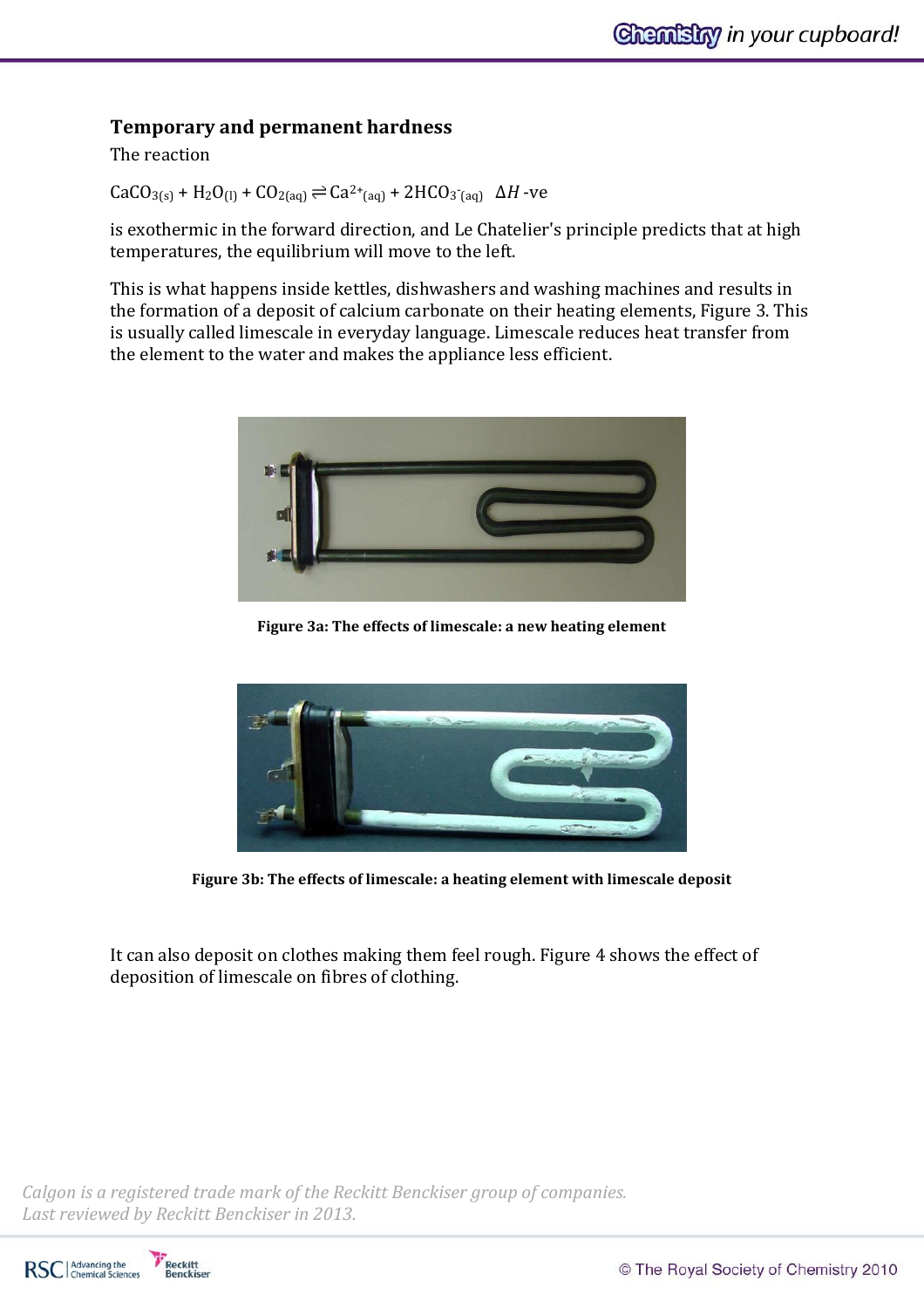

**Figure 4a: Scanning electron microscope images of clothing fibres with limescale deposits**



**Figure 4b: Scanning electron microscope images of clothing fibres without limescale deposits**

Because the calcium ions are removed from solution (as solid calcium carbonate) by heating the water, the type of hardness where the negative ion is the hydrogencarbonate ion is called **temporary hardness**.

The hardness caused by calcium (and magnesium) salts other than hydrogencarbonates is not affected by heating and is therefore called **permanent hardness**.

## **Question 3**

**a)** Write the expression for the equilibrium constant  $K_c$  for the equilibrium **<sub>3(s)</sub> <b>+ <sub>2</sub>** $**O**$ **<sub>(l)</sub> <b>+ <sub>2(aq)</sub>**  $\right)$  $\right)$  $\right)$  $\left| \mathbf{Ca}^{2+}(\text{aq}) + 2\text{H}\text{CO}$ **<sub>3</sub> (aq)** *∆H -ve* **Remember how to deal with the concentrations of solids and pure liquids. b) What are the units of the equilibrium constant in the previous question? c) Apart from changing the temperature, what other ways can you suggest of reducing [Ca2+(aq)]?**

# **How hard is your tap water?**

Water companies routinely monitor the hardness of water in their areas.



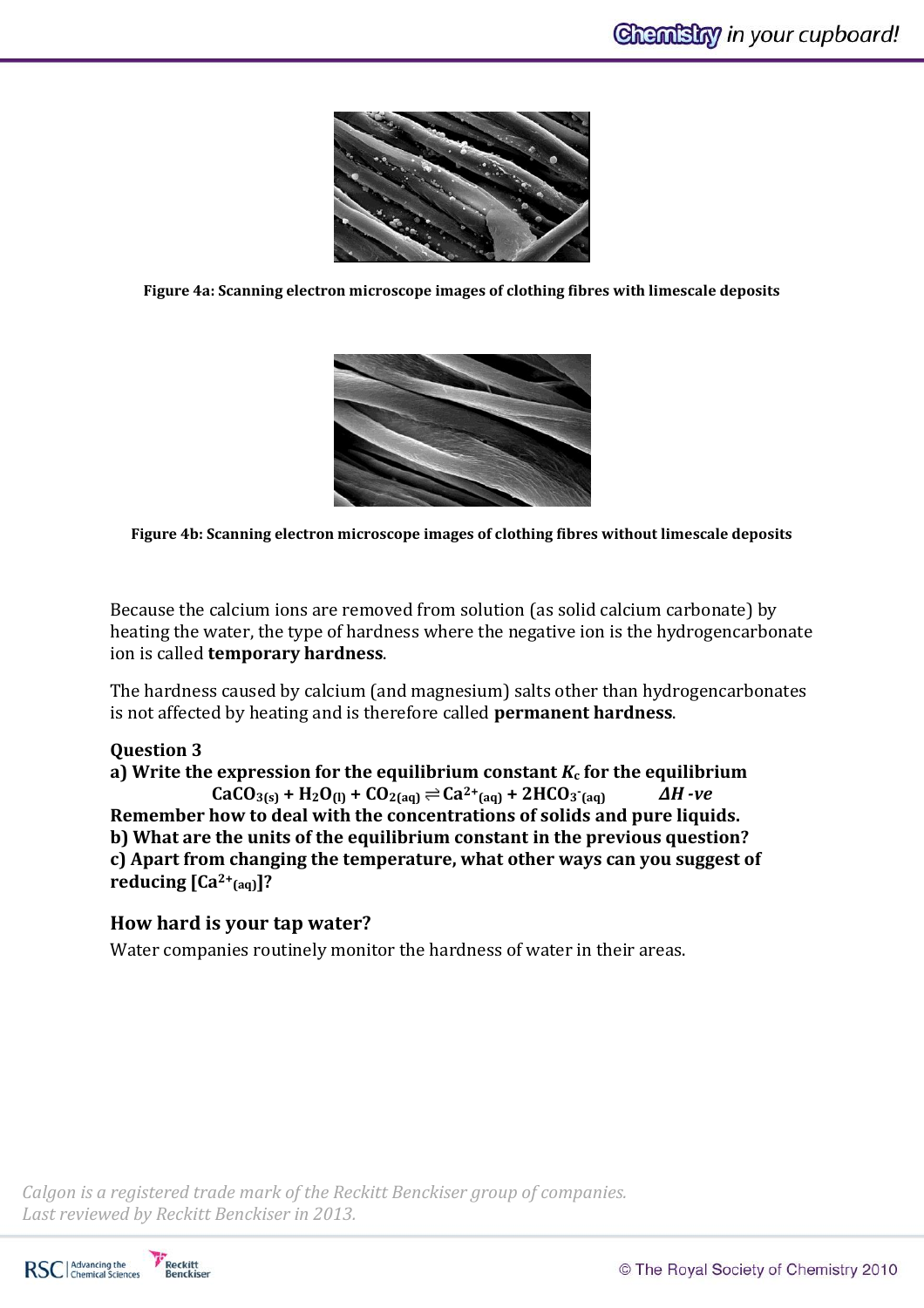

**Figure 5: The hardness of water in different areas of the UK (Courtesy of Caterchem UK)**

# **Question 4**

**On the map in Figure 5, the units of water hardness are given as 'mg/l of calcium carbonate equivalent'. Another unit often used is 'mg/l of calcium'.** 

**100 mg/l as calcium carbonate equivalent is the same as 40 mg/l of calcium. Use the formula of calcium carbonate (CaCO3) and the relative atomic masses (Ca = 40; C = 12; O = 16) to explain why these two measurements are equivalent.** 

**1 mg/l is the equivalent of 1 mg dm-3.**

## **Question 5**

**The method of reporting hardness as 'calcium carbonate equivalent' makes the assumption that all the calcium ions in the water are derived from (or associated with) carbonate ions,** *ie* **that all the calcium is actually part of calcium carbonate.** 

**If a sample of water contained 272 mg/l (272 mg dm-3) of calcium sulfate (CaSO4), how would this be reported as 'calcium carbonate equivalent'? (Relative atomic mass S= 32)**

Calgon® is formulated to soften water and reduce the effects of hardness in a number of ways that reinforce each other – they are synergistic. It prevents the deposition of limescale in four ways called technically **ion exchange**, **neutralisation, suspension** and **regrowth inhibition**. Find out more about these below.



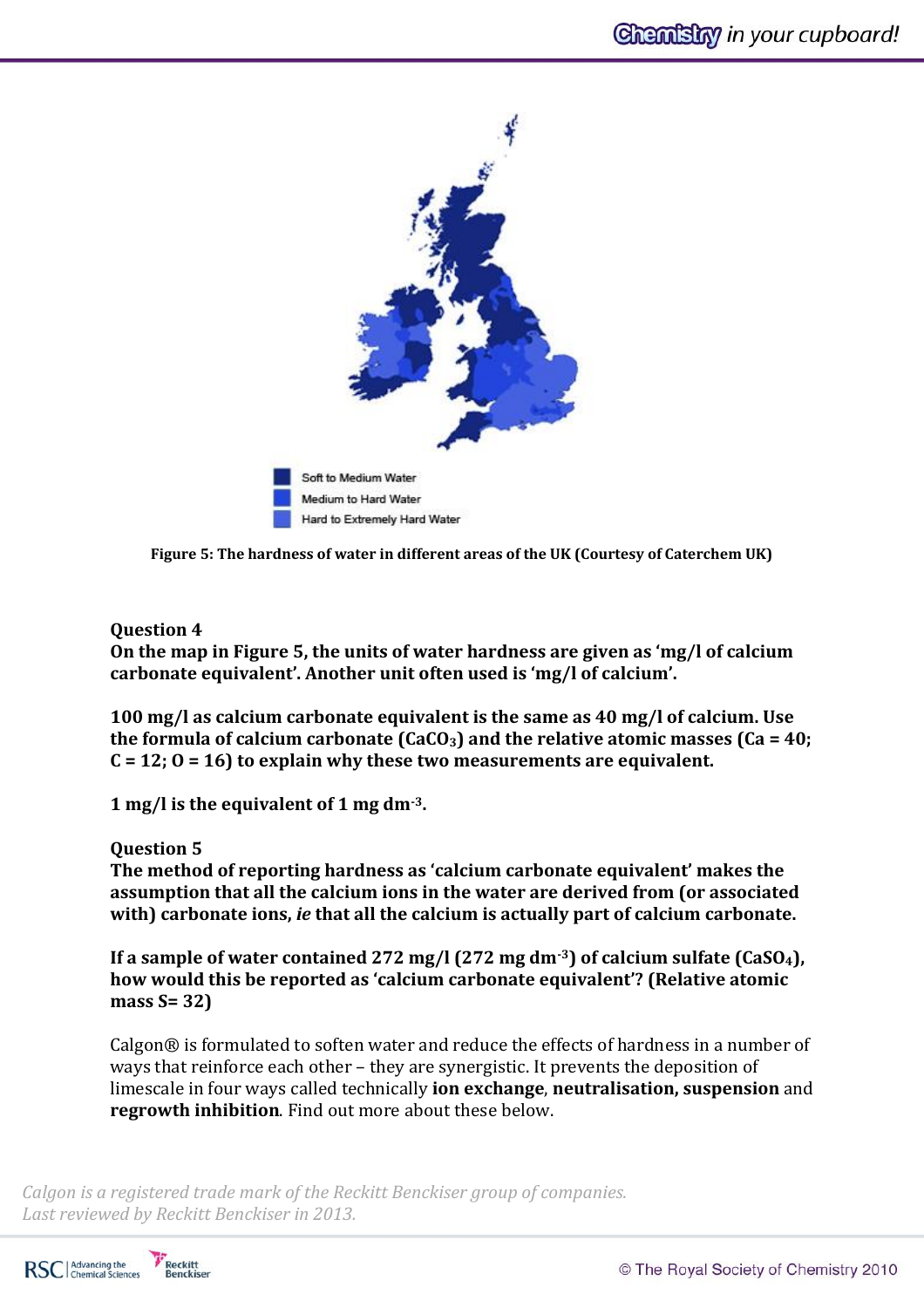# **Ion exchange**

Calgon® contains compounds called zeolites. These are aluminosilicate minerals whose structures have large numbers of 'holes' or 'tunnels' giving them an enormous surface area. The structures are made up of notional Si<sup>4+</sup> ions linked by oxygen atoms. Some of the silicon ions are replaced by aluminium ions. However, aluminium forms  $Al^{3+}$  ions and so, to keep the structure neutral, each one must be associated with another, singly charged, ion, usually Na+. These sodium ions can be exchanged for other ions such as calcium or magnesium.

# **Question 6 Explain why aluminium forms Al3+ ions and silicon might form Si4+ ions.**

#### **Question 7**

**The silicon atoms do not in fact form true Si4+ ions, there is a degree of covalent bonding with the oxygen atoms in the structure. Explain why true Si4+ ions are unlikely to form.**

#### **Question 8**

**Explain why Si5+ and Al4+ will never form.**

To keep the charges balanced, two Na<sup>+</sup> ions are exchanged for each  $Ca^{2+}$  or Mg<sup>2+</sup>, Figure 6. Thus, zeolites remove the ions that cause hardness from the washing water.



**Figure 6: Part of the structure of a zeolite showing one of the 'tunnels'. Blue represents Al3+ and red represents Si4+ (Courtesy of molecularsieve.org)**



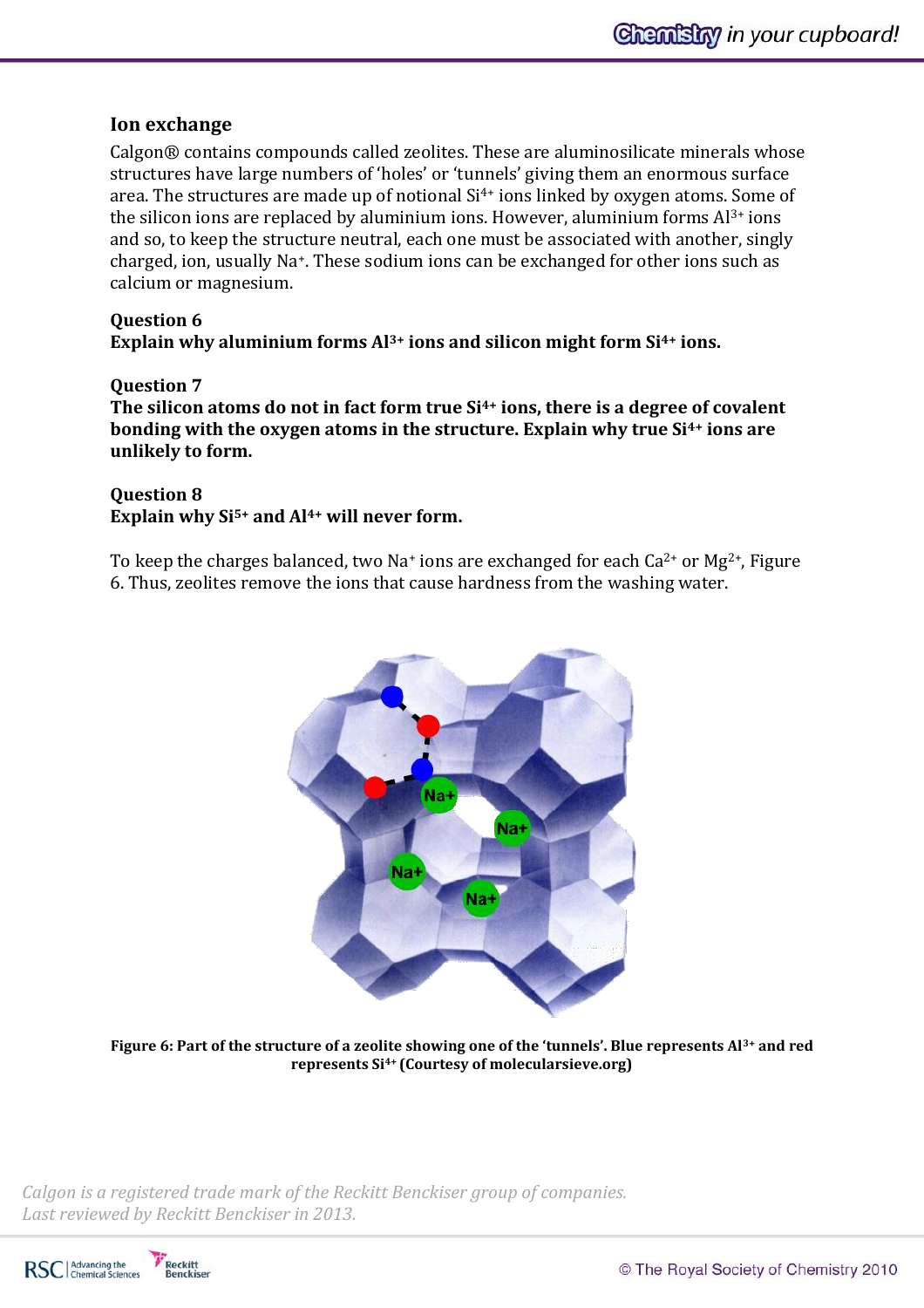# **Neutralisation (1 of 3)**

Essentially this removes calcium ions from solution so that the equilibrium

 $CaCO_{3(s)} + H_2O_{(l)} + CO_{2(aq)} \rightleftharpoons Ca^{2+}(aq) + 2HCO_{3}(aq)$ 

cannot move to the left and deposit calcium carbonate.

Calcium ions may be removed using a complexing agent. A complexing agent is a negatively charged ion that wraps itself around the Ca<sup>2+</sup> ion forming dative covalent (coordinate) bonds with it and effectively removing it from solution. These are sometimes called 'sequestering agents' - sequester meaning 'to seclude, isolate or set apart' according to the Oxford English Dictionary.

One of the complexing agents used in Calgon® is sodium citrate (sodium 2 hydroxypropane-1,2,3-tricarboxylate).



**Figure 7: Structure of the citrate 3- ion.**

The structural formula of the citrate 3- ion is shown in Figure 7 and a 3D representation in Figure 8. Make sure that you can relate the two representations of the citrate ion to one another.



**Figure 8: 3D representation of the citrate 3- ion**

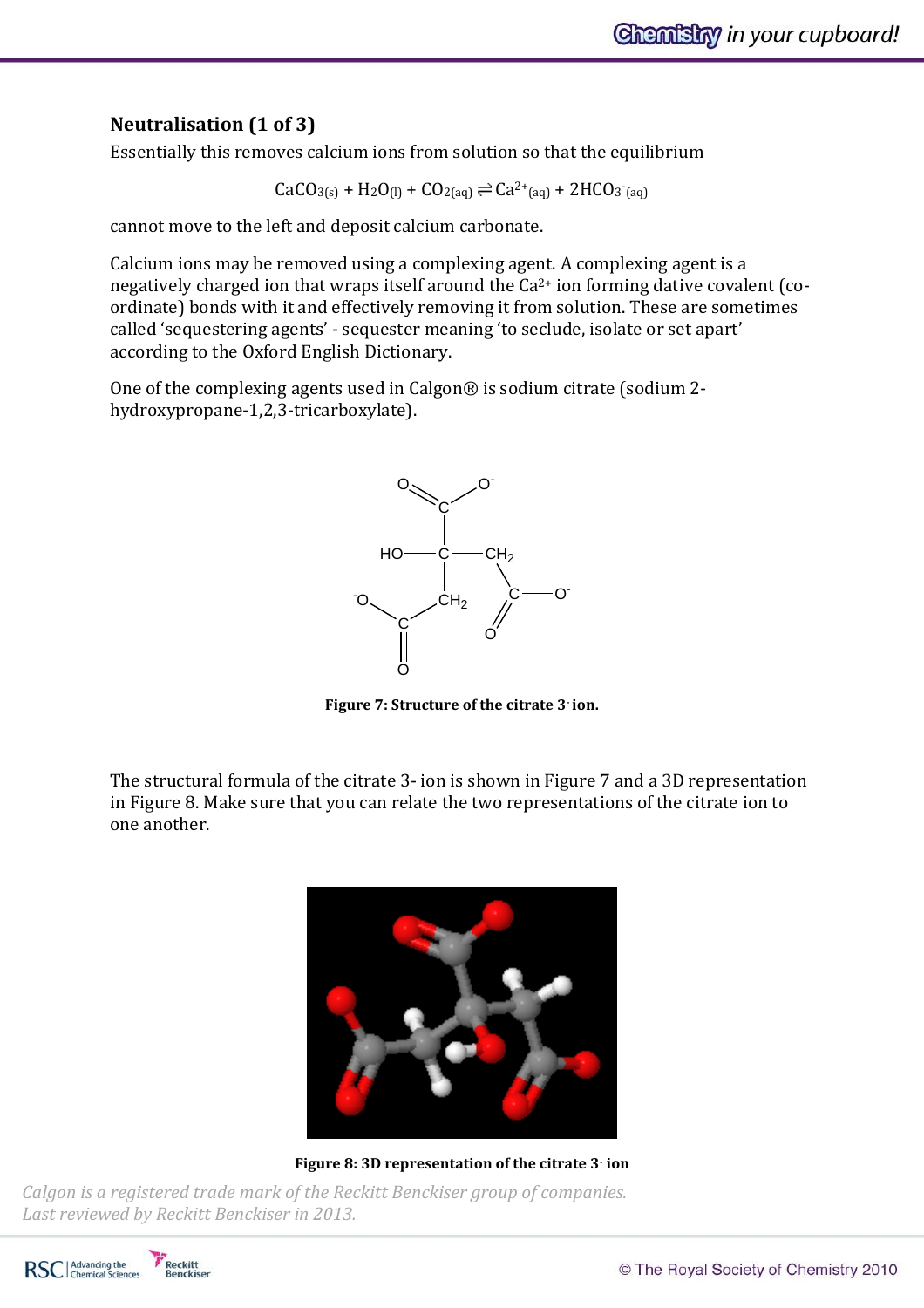In the 3D representation, carbon atoms are coloured grey, oxygen red and hydrogen white. You may find it helpful to make a model of the citrate ion using a ball and stick modelling kit such as Molymod™ to help you understand how this complexing works.

# **Neutralisation (2 of 3)**

The citrate 3- ion is often written Cit<sup>3-</sup> for short. The three O<sup>-</sup>s can twist round to enfold a Ca2+ ion (remember that there is free rotation about single bonds). They are attracted to the ion electrostatically and can use their lone pairs of electrons to form dative (coordinate bonds) with it.

**Question 9 a) What will be the charge on the complex ion formed from the citrate ion and a calcium ion? b) Will it be attracted to a hydrogencarbonate ion?**

**Question 10 Would you expect the citrate/calcium ion to be soluble in water? Explain your answer.**

The effect of complexing the  $Ca^{2+}$  ion is to keep it dissolved in the water rather than being deposited as calcium carbonate.  $Mg^{2+}$  ions will be complexed in the same way.

## **Question 11**

**Write the electron arrangement (1s2, 2s<sup>2</sup>** *etc***) of a Ca atom and Ca2+ ion. What noble gas configuration does Ca2+ have?**

**What empty orbitals might be used on the Ca2+ ion to accept lone pair electrons from the citrate ion?**

**Question 12**

**The two C-O bond lengths in the COO- groups of sodium citrate are identical rather than one shorter than the other. Explain this observation.**

**Question 13 Considering its electronic structure and the formation of complexes, in what ways will Mg2+ a) resemble a Ca2+ ion ? b) differ from a Ca2+ ion?**

Another typical complexing agent in Calgon® is sodium tripolyphosphate, Figure 9.



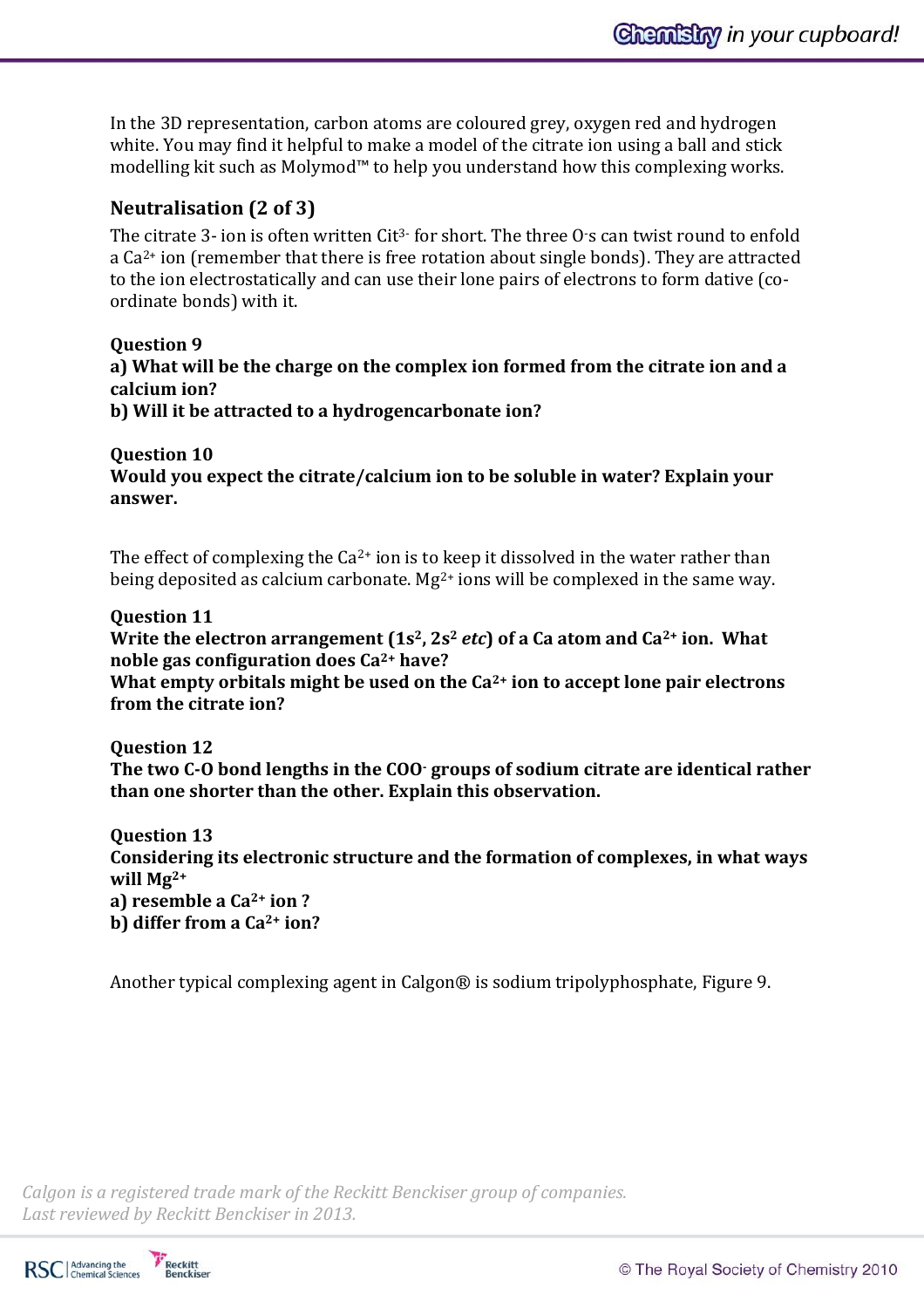

**Figure 9: Structure of the tripolyphosphate ion.**

The structural formula of the tripolyphosphate ion is shown in Figure 9 and a 3-D representation in Figure 10.



**Figure 10: 3D representation of the tripolyphosphate ion**

Make sure that you can relate the two representations of the phosphate ion to one another. In the 3D representation, phosphorus atoms are coloured orange and the oxygen red. You may find it helpful to make a model of the phosphate ion using a ball and stick modelling kit such as Molymod™ to help you understand how this complexing works.

# **Neutralisation (3 of 3)**

When low levels of sodium tripolyphosphate are used, insoluble calcium and magnesium salts of tripolyphosphate, e.g.  $Ca<sub>5</sub>(P<sub>3</sub>O<sub>10</sub>)<sub>2</sub>$ , are formed which precipitate out.

 $2Na<sub>5</sub>P<sub>3</sub>O<sub>10(aq)</sub> + 5Ca<sup>2+</sup><sub>(aq)</sub> \rightarrow Ca<sub>5</sub>(P<sub>3</sub>O<sub>10</sub>)<sub>2 (s)</sub> + 10Na<sup>+</sup><sub>(aq)</sub>$ 

At higher concentrations of sodium tripolyphosphate, a soluble 1:1 complex [CaP3O<sub>10</sub>]3is formed. This effect it is known as the threshold effect.

 $\text{Na}_5\text{P}_3\text{O}_{10(aq)} + \text{Ca}^{2+}_{(aq)} \rightarrow \text{[CaP}_3\text{O}_{10}]^{3-}_{(aq)} + 5\text{Na}^+_{(aq)}$ 

It is therefore important that the concentration of sodium tripolyphosphate is sufficient to form the soluble complex rather than the insoluble salt.

*Calgon is a registered trade mark of the Reckitt Benckiser group of companies. Last reviewed by Reckitt Benckiser in 2013.*

RSC | Advancing the

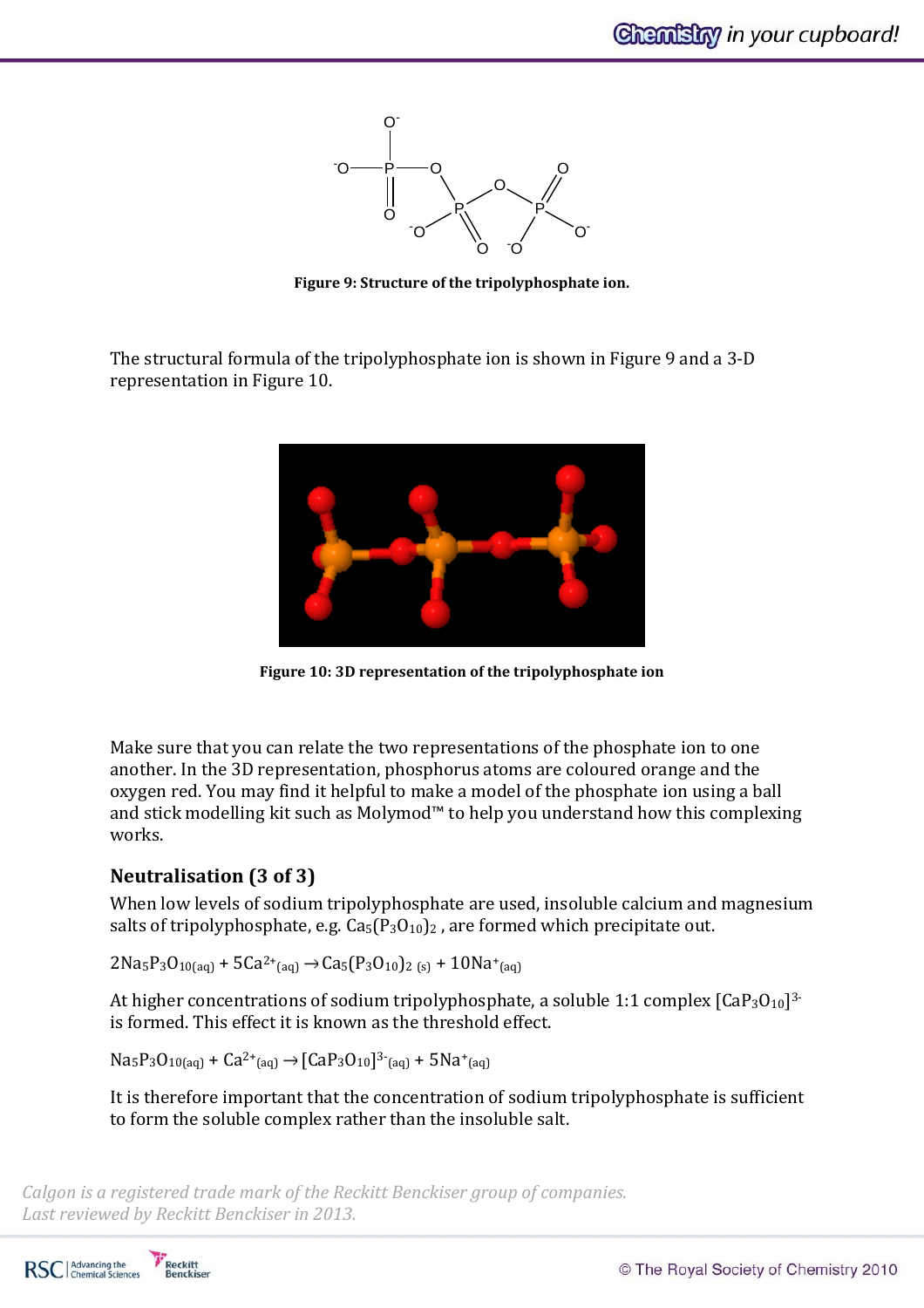In some countries, the use of phosphates is restricted because they can cause eutrophication in high concentrations. This is the overgrowth of plants in watercourses with consequent lack of oxygen in the water which kills fish. So formulations of the same brand may well be different in different areas.

## **The pH of the solution**

Many cleaning products act best in somewhat alkaline solution.

This is because alkalis:

 emulsify grease by reacting with insoluble fatty acids to form ionic salts which are soluble. Figure 11 shows how insoluble fatty acids react with hydroxide ions and are broken down into soluble ions which can then form ionic salts.



**Figure 11: Breaking down insoluble fatty acids into soluble ions**

- protect the metal of washing machines and dishwashers from acid corrosion
- help to reduce re-deposition of dirt that has been removed by coating particles of it with negatively charged hydroxide ions – this means the dirt particles repel each other and remain in suspension rather than clumping together to form large aggregates which would tend to precipitate out onto clothes *etc*

# **Question 14**

**Grease contains long chain fatty acids such as CH3(CH2)14COOH.These are weak acids.**

**a) Write the equation for the reaction of CH3(CH2)14COOH with a hydroxide ion, OH- .** 

**b) Explain why the product is more soluble than the original fatty acid.**

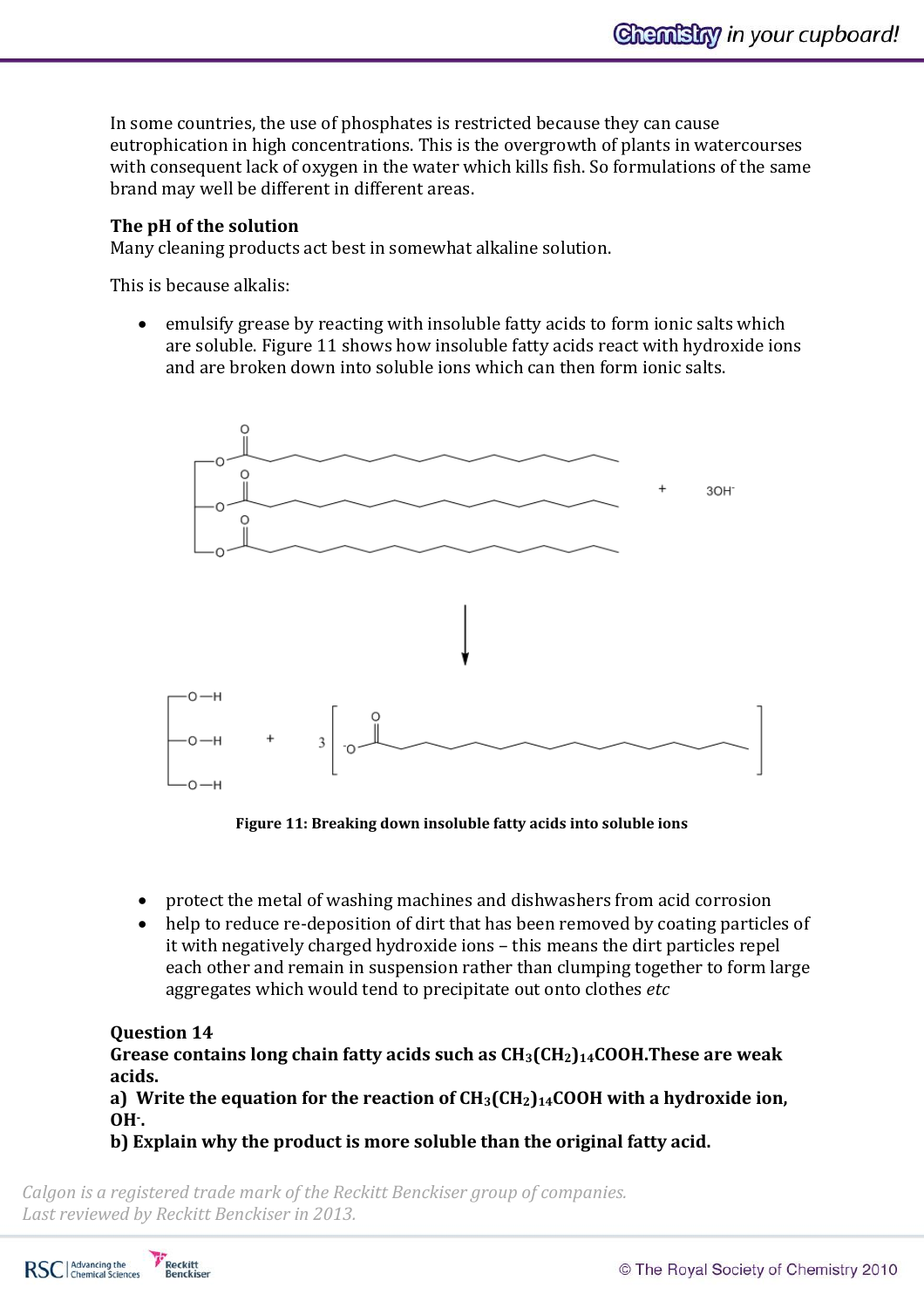**c) Explain what is meant by a weak acid. Remember how to deal with the concentrations of solids and pure liquids.**

**Question 15**

**An aqueous solution of sodium citrate will have an alkaline pH. Explain this observation. Use Na3Cit to represent sodium citrate.**

# **Suspension and regrowth inhibition**

#### **Suspension**

Another important ingredient of Calgon® is polycarboxylate. This is a polymer based on the monomer whose non-systematic name is acrylic acid. Its skeletal formula is shown in Figure 12.



**Figure 12: Structure of acrylic acid**

**Question 16**

**a) What is the systematic name of acrylic acid.**

**b) Draw the displayed formula of acrylic acid (one that shows every atom and every bond).**

**c) What type of polymer will be formed by acrylic acid?**

**d) What feature of the acrylic acid molecule gives rise to this type of polymerisation?**

A short section of a polyacrylate (polycarboxylate) molecule is shown in Figure 13.



**Figure 13: A section of a polyacrylate molecule**

This polymer can also complex metal ions in the same way as can citrate ions.

Notice that in solution COOH groups of the polymer exist as COO- ions. These ions can form a coating around any calcium carbonate that has formed in the wash mixture and hold it in suspension. This stops it depositing on parts of the machine, such as the heater, or on fibres of clothing.

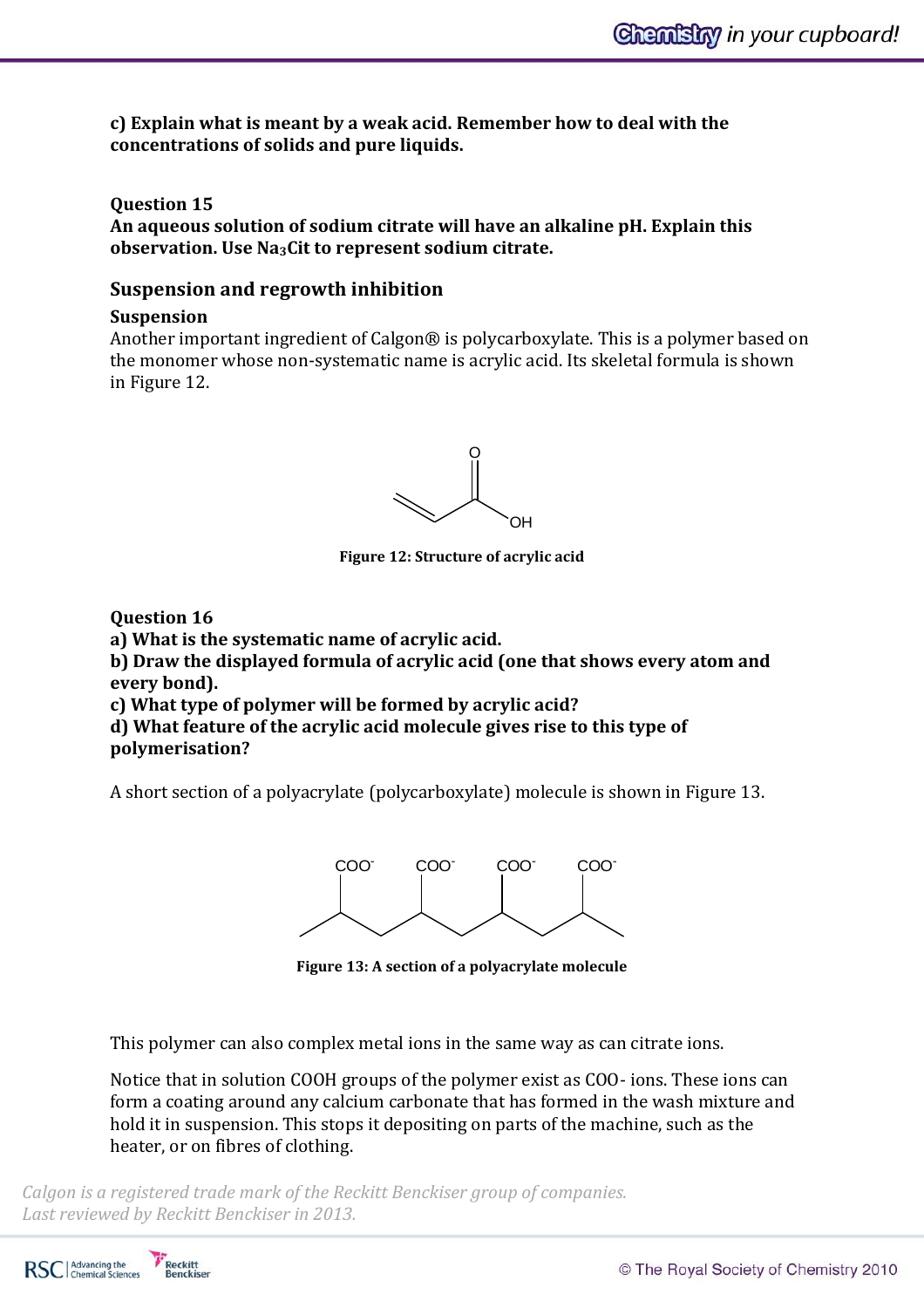This is similar to the complexing effect of citrate and phosphate ions on  $Ca^{2+}$ , but as the polymer molecule is larger, it can hold larger aggregates of limescale in suspension. Figure 14 shows this schematically.



**Figure 14: Suspension inhibition. The polymer coats the limescale particle and prevents its deposition**

### **Regrowth inhibition**

This works in the same way as discussed above. Calcium carbonate will not deposit on parts of the machine that become coated with polyacrylate.

## **Other ingredients**

The ingredients of Calgon® dual action tablets are shown in Table 1.

| <b>Ingredients:</b> |
|---------------------|
|                     |
| SODIUM CITRATE      |
| SODIUM POLYACRYLATE |
| SODIUM SULFATE      |
| <b>CELLULOSE</b>    |
| PEG-130 - PEG-150   |
| <b>AQUA</b>         |
| <b>PEG-200</b>      |
| <b>COLORANT</b>     |

#### **Table 1: Ingredients of Calgon® dual action tablets**

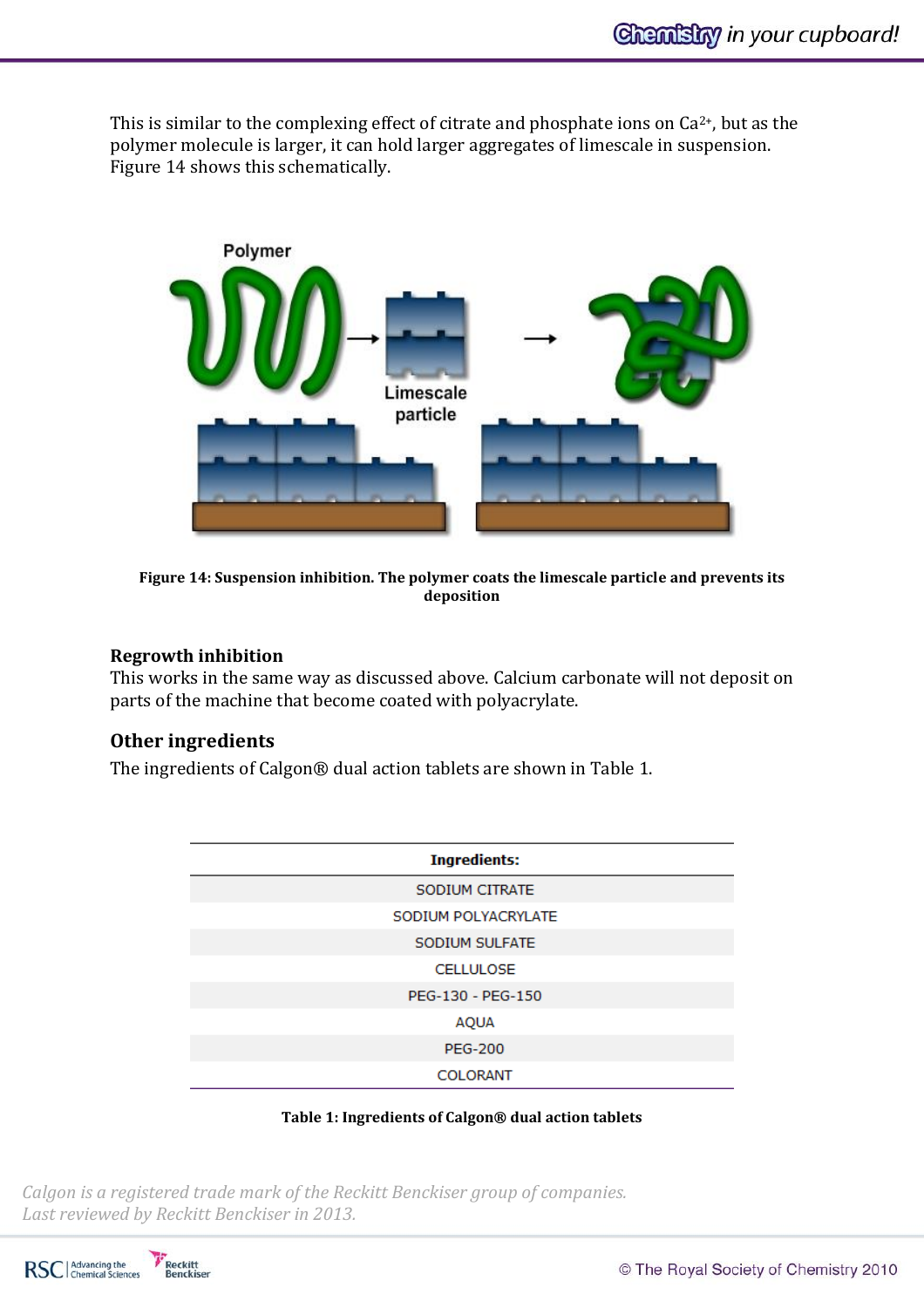The ingredients of other formulations of Calgon® , such as that in Figure 16, can be found at the Reckitt Benckiser website:

[http://www.rbeuroinfo.com/index.php?BRAND=Calgon&action=product\\_select.php&L](http://www.rbeuroinfo.com/index.php?BRAND=Calgon&action=product_select.php&LANGUAGE=EN&COUNTRY=US) [ANGUAGE=EN&COUNTRY=US.](http://www.rbeuroinfo.com/index.php?BRAND=Calgon&action=product_select.php&LANGUAGE=EN&COUNTRY=US)



**Figure 16: One of the formulations of Calgon**

# **PEG**

PEG is short for polyethyleneglycol. This is a family of polymers with the formula HO(CH2CH2O)nH. They help bind together the ingredients into a tablet which does not crumble and also have the effect of reducing the formation of dust during manufacture.

Polyethyleneglycols are made from epoxyethane, which is in turn made from ethene by catalytic oxidation with the oxygen from air. Epoxyethane has the formula



The number after PEG is its approximate relative molecular mass. So PEG 200 has  $M_r =$ 200.

## **Sodium sulfate**

Sodium sulfate is added to Calgon® as a so-called filler. It does not have any water softening effect. It is used to bulk out the active ingredients so that it is easier to measure out the required quantity. So a spoonful, for example, might contain the correct amount of the active ingredients.

# **Other ingredients**

In tablet formulations of Calgon®, cellulose is added. This swells when it is exposed to water and helps the tablet to break up when added to the wash.



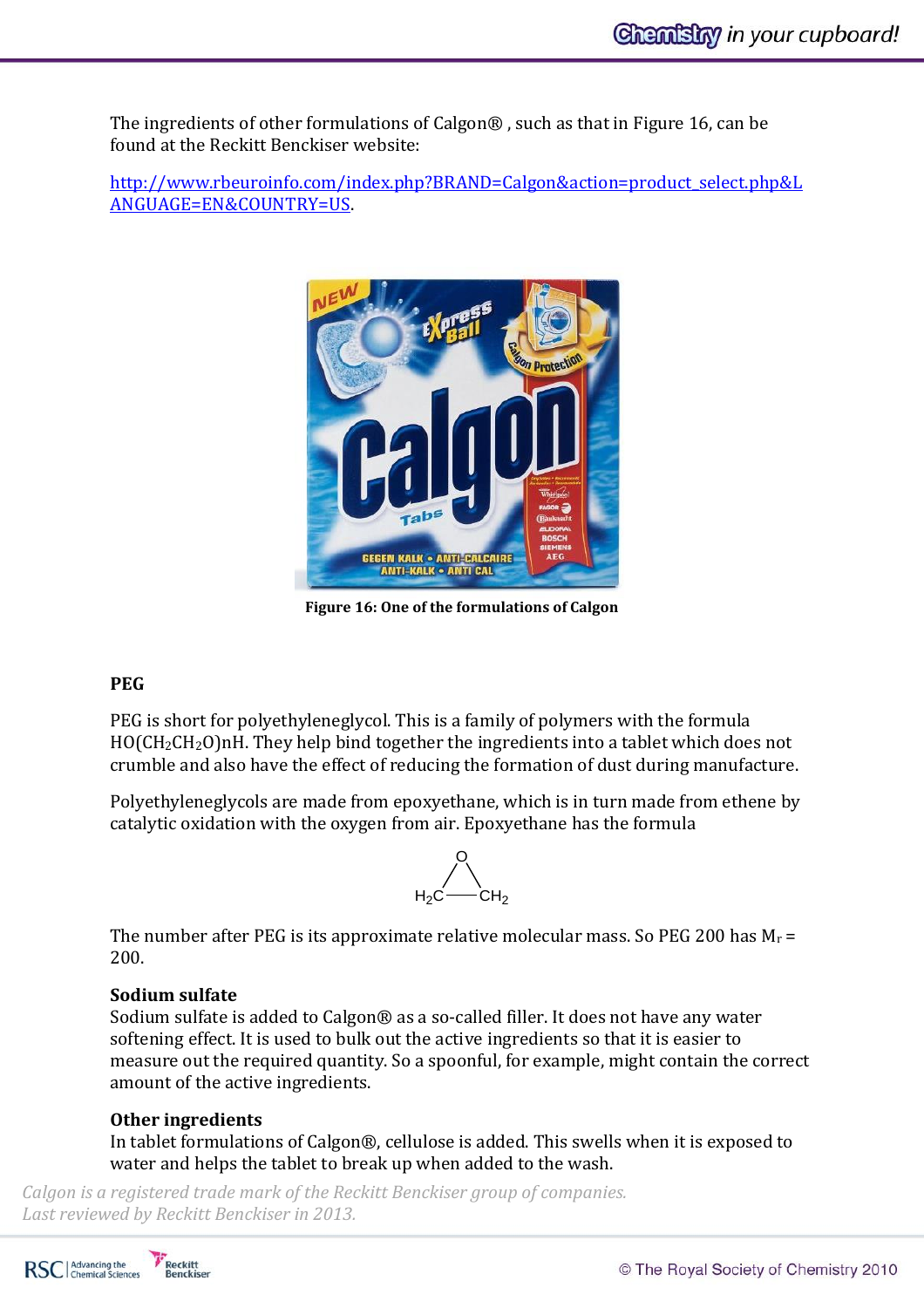Aqua is shorthand for water and colours are also added to make the product look attractive and distinctive.

# **Experimental work**

The following are some suggestions for experimental work to support the above material.



**Figure 17: Experimental work in a school laboratory**

If the water in your area is soft, samples of hard water can be made as follows (taken from the CLEAPSS Recipe Card):

## **Permanently hard water**

Measure 0.45 g of calcium sulfate-2-water and add it to  $1000 \text{ cm}^3$  of water in a bottle and leave it overnight to dissolve.

## **Temporary hard water**

Filter 130 cm<sup>3</sup> of freshly-made calcium hydroxide solution. Bubble carbon dioxide though the solution so that calcium carbonate first precipitates and then, as more carbon dioxide is passed, re-dissolves to form calcium hydrogencarbonate. Dilute this clear solution to 1000 cm3.

## **Demonstrating the mineral content of hard water**

Evaporate a few drops of tap water, hard water and distilled (or de-ionised) water on a watch glass and note the deposits formed.



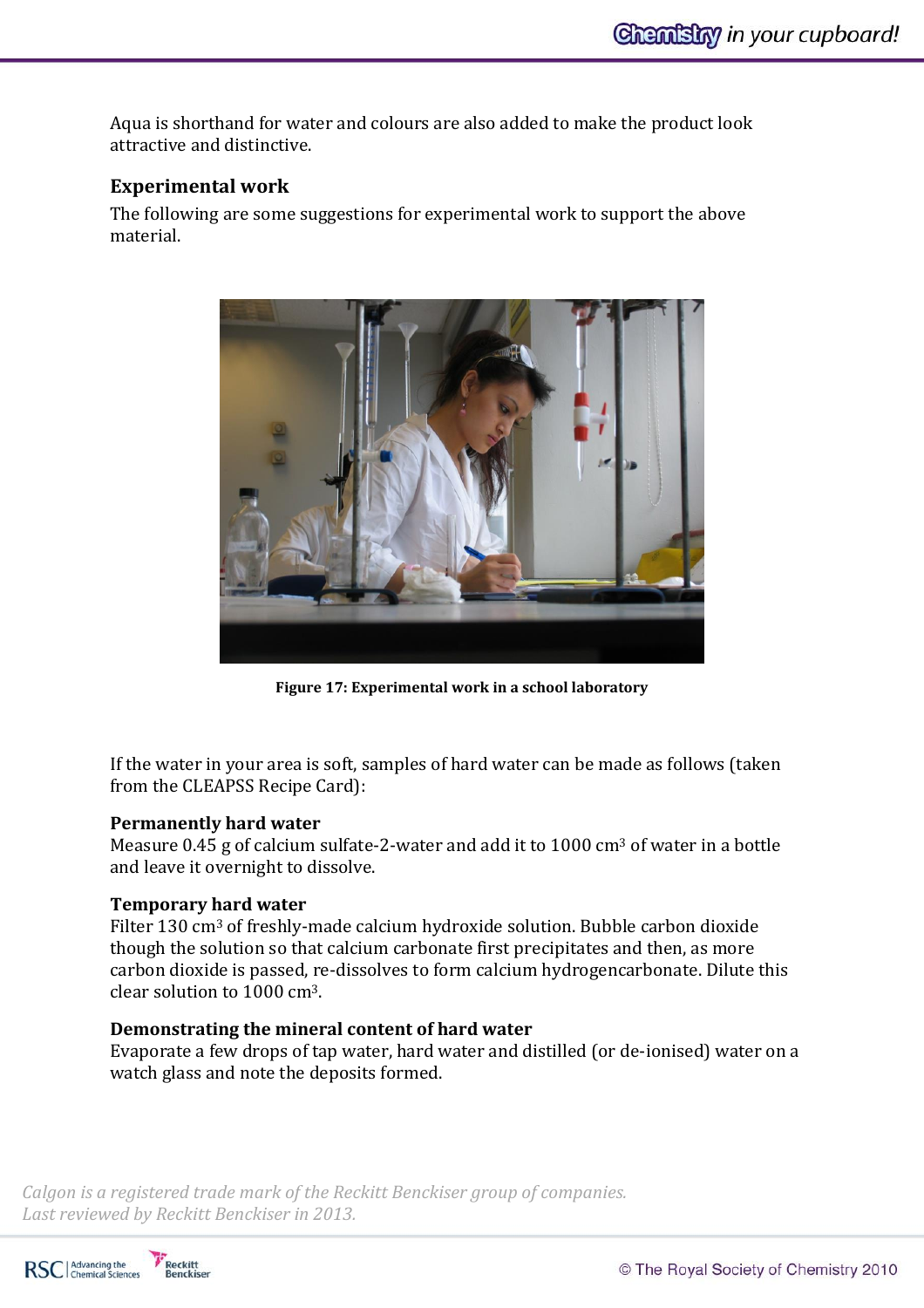# **Testing water hardness**

This can be done by adding soap solution to various water samples. For full instructions see http://www.rsc.org/learn-chemistry/resource/res00000426/testing-the-hardnessof-water.

#### **Demonstrating the threshold effect Apparatus and chemicals**

1 beaker 2 dm<sup>3</sup>

1.5 dm<sup>3</sup> of distilled or de-ionised water

0.99 g of calcium chloride-2-water (EYE IRRITANT)

3.5 g of potassium tripolyphosphate (SKIN/EYE IRRITANT, POSSIBLY HARMFUL IF SWALLOWED)

# **Method**

Eye protection should be used while handling the solid salts.

Using a magnetic stirrer

- $\bullet$  fill the beaker with 1.5 dm<sup>3</sup> of distilled or de-ionised water
- add 0.99 g of calcium chloride-2-water
- stir until the salt is completely dissolved
- add 1.5 g of potassium tripolyphosphate
- stir for 30 seconds, the solution will become opaque because of the formation of the insoluble salt of phosphate and calcium
- after 30 seconds add 2 g of potassium tripolyphosphate and keep stirring, the solution will turn back to clear

# **Further information**

Calgon® is sold in the UK by Reckitt Benckiser [\(www.calgon.co.uk/\)](http://www.calgon.co.uk/). There are other branded products which work in a similar way.

# **Acknowledgements**

The Royal Society of Chemistry wishes to thank Chris Jones, Fabio Costiniti and Liliana Oliva of Reckitt Benckiser for help in preparing this material.

The Royal Society of Chemistry gratefully acknowledges that this project was initially supported by Reckitt Benckiser in 2007. Reckitt Benckiser conducted a final review in 2013 so please note that certain information may be out of date.

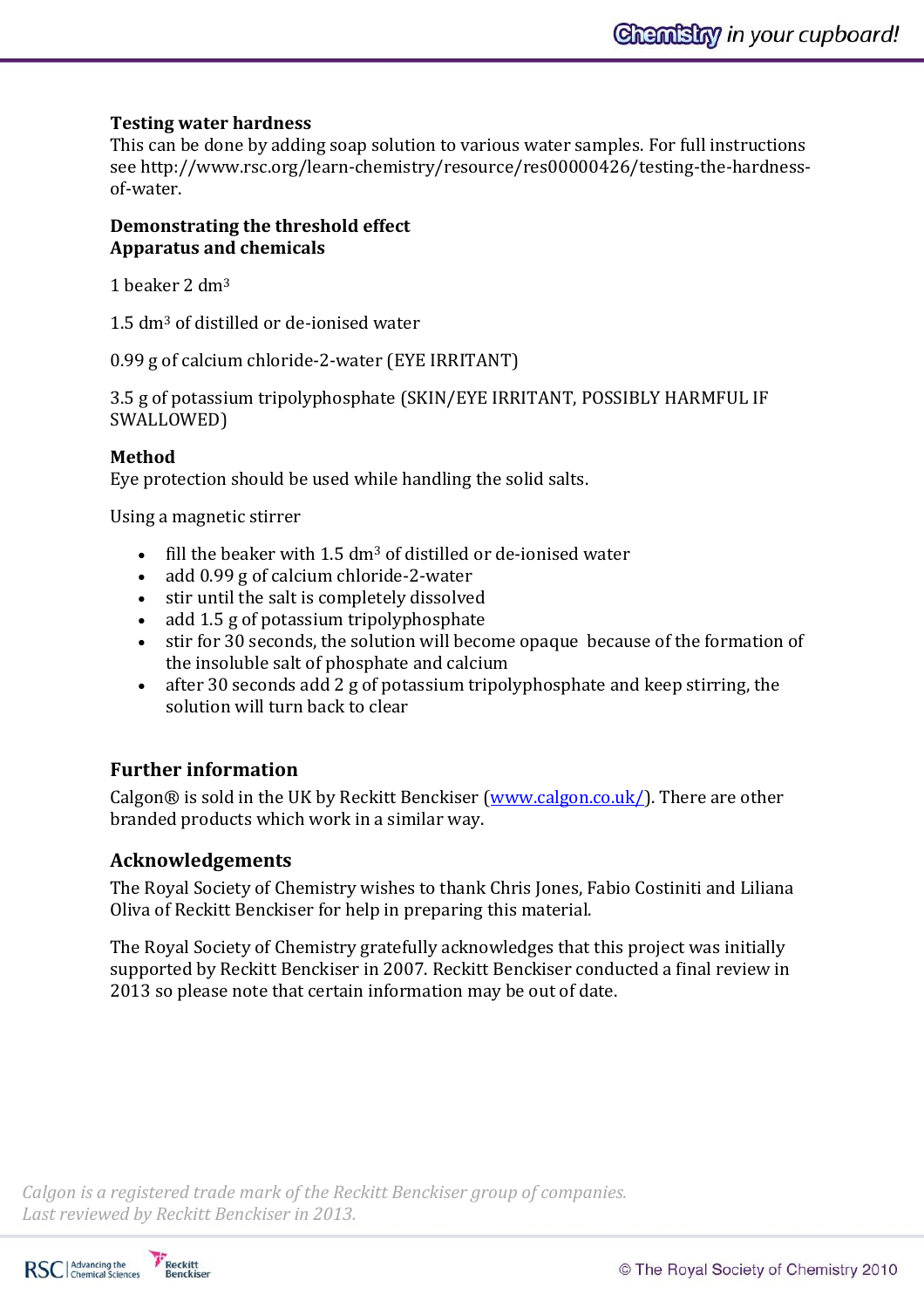# **QUESTIONS AND ANSWERS**

# **Question 1: Explain why rainwater is 'effectively distilled'.**

Water is evaporated from the sea by the heat of the sun. It then condenses at the lower temperatures found high up in the atmosphere.

# **Question 2: Even rainwater is not chemically pure when it falls. Suggest what else may be dissolved in it.**

All of the gases present in the air may be dissolved in rainwater. Particularly significant is carbon dioxide as it is quite soluble. Its presence makes rainwater naturally acidic. Gases caused by human activities will also be present. These include sulfur dioxide, from burning fossil fuels, and nitrogen oxide, from the combination of nitrogen and oxygen at the high temperatures in internal combustion engines and other combustion processes.

# **Question 3**

a) Write the expression for the equilibrium constant  $K_c$  for the equilibrium  $\text{CaCO}_{3(s)}$  + H<sub>2</sub>O<sub>(l)</sub> + CO<sub>2(aq)</sub>  $\rightleftharpoons$  Ca<sup>2+</sup><sub>(aq)</sub> + 2HCO<sub>3</sub> **(aq)** *∆H -ve*

# **Remember how to deal with the concentrations of solids and pure liquids.**

 $K_c =$ 2<sub>(aq)</sub> Jeqm  $^{\mathsf{2^{+}}}$ (aq)  $\mathsf{]}_{\mathsf{eqm}}$ [<code>HCO $_3^{-}$ (aq)</code>  $\mathsf{]}^{\mathsf{2}}$ eqm  $[\mathsf{CO}_{2\mathsf{(an)}}]$  $\left[\mathsf{Ca}^{2^+}$ <sub>(aq)</sub>  $\right]_\mathsf{eam}$ [HCO $_3^-$ <sub>(aq)</sub> ]

Remember that the concentrations of pure liquids (water) and solids (calcium carbonate) cannot change and by convention they are incorporated into the value of the equilibrium constant.

**b) What are the units of the equilibrium constant in the previous question?** mol<sup>2</sup> dm-6

# **c) Apart from changing the temperature, what other ways can you suggest of reducing [Ca2+(aq)]?**

Reducing the concentration of carbon dioxide.

# **Question 4**

**On the map in Figure 5, the units of water hardness are given as 'mg/l of calcium carbonate equivalent'. Another unit often used is 'mg/l of calcium'.** 

**100 mg/l as calcium carbonate equivalent is the same as 40 mg/l of calcium. Use the formula of calcium carbonate (CaCO3) and the relative atomic masses (Ca = 40; C = 12; O = 16) to explain why these two measurements are equivalent. 1 mg/l is the equivalent of 1 mg dm-3.**

The relative molecular mass (relative formula mass) of calcium carbonate is  $40 + 12 + (3)$ x 16) = 100 and the relative atomic mass of calcium is 40. So every 100 mg of calcium carbonate contains 40 mg of calcium. This is, of course, present as  $Ca^{2+}$  ions, not calcium atoms!



Reckitt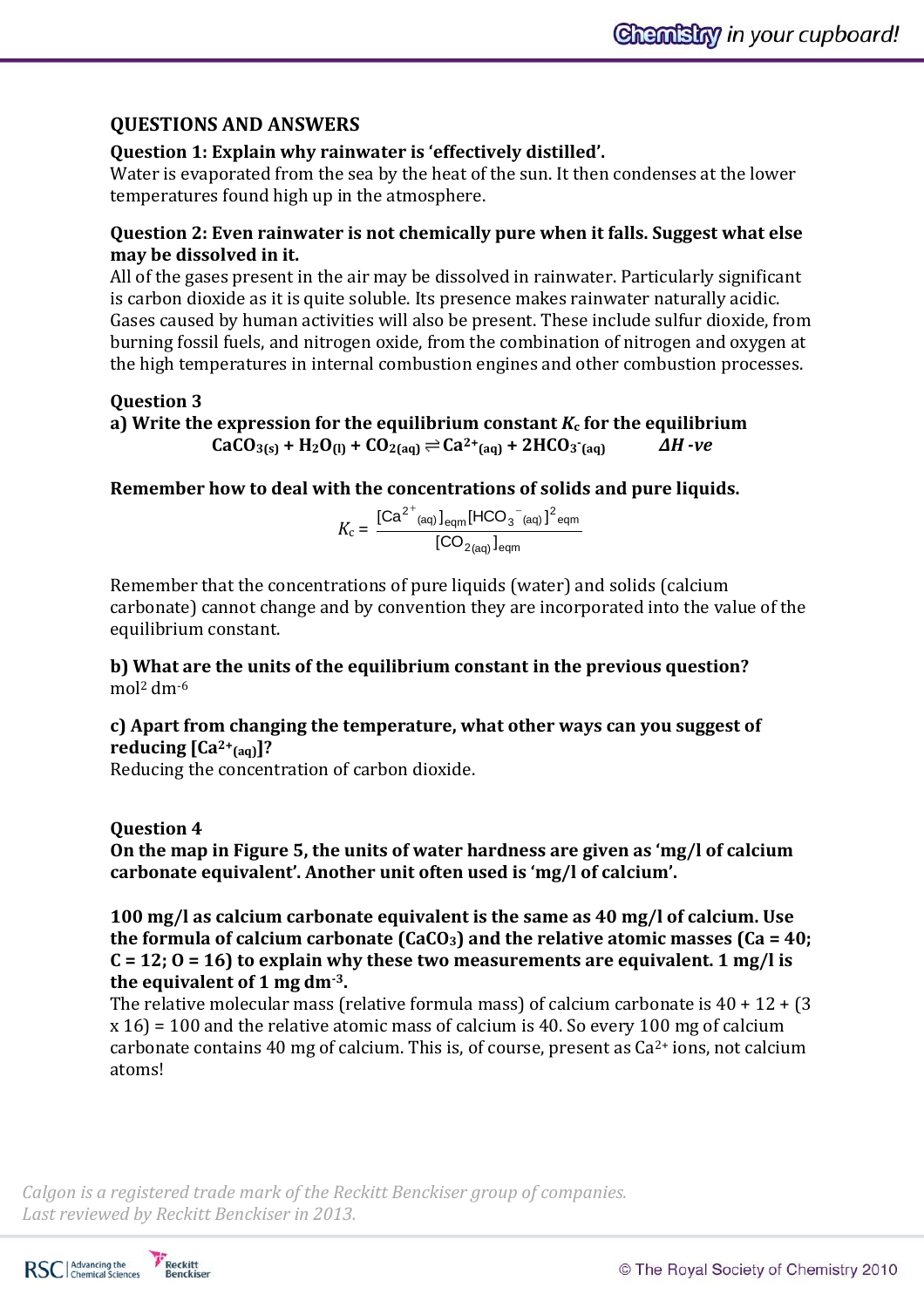# **Question 5**

**The method of reporting hardness as 'calcium carbonate equivalent' makes the assumption that all the calcium ions in the water are derived from (or associated with) carbonate ions,** *ie* **that all the calcium is actually part of calcium carbonate.** 

## **If a sample of water contained 272 mg/l (272 mg dm-3) of calcium sulfate (CaSO4), how would this be reported as 'calcium carbonate equivalent'? (Relative atomic mass S= 32)**

The relative molecular mass (relative formula mass) of calcium sulfate is  $40 + 32 + (4 \times 12)$  $16$  = 136. So 136 mg CaSO<sub>4</sub> contain 40 mg Ca, the same as 100 mg CaCO<sub>3</sub>. So the calcium carbonate equivalent of 272 mg CaSO<sup>4</sup> would be 200 mg/l.

## **Question 6**

**Explain why aluminium forms Al3+ ions and silicon might form Si4+ ions.** Silicon has four electrons in its outer shell, aluminium has three.

# **Question 7**

**The silicon atoms do not in fact form true Si4+ ions, there is a degree of covalent bonding with the oxygen atoms in the structure. Explain why true Si4+ ions are unlikely to form.**

A great deal of energy would be required to remove four electrons from the silicon atom.

## **Question 8**

# **Explain why Si5+ and Al4+ will never form.**

To form either of these ions would mean removing an electron from an inner shell as well as removing all the outer electrons. This would require an enormous amount of energy.

## **Question 9**

**a) What will be the charge on the complex ion formed from the citrate ion and a calcium ion?** 

-1

# **b) Will it be attracted to a hydrogencarbonate ion?**

No, both are negatively charged.

# **Question 10**

# **Would you expect the citrate/calcium ion to be soluble in water? Explain your answer.**

Yes. It is charged, and also has several oxygen atoms which can form hydrogen bonds with water molecules as well as an -OH group which can also do this.

## **Question 11**

**Write the electron arrangement (1s2, 2s2** *etc***) of a Ca atom and Ca2+ ion. What noble gas configuration does Ca2+ have?** 

# **What empty orbitals might be used on the Ca2+ ion to accept lone pair electrons from the citrate ion?**



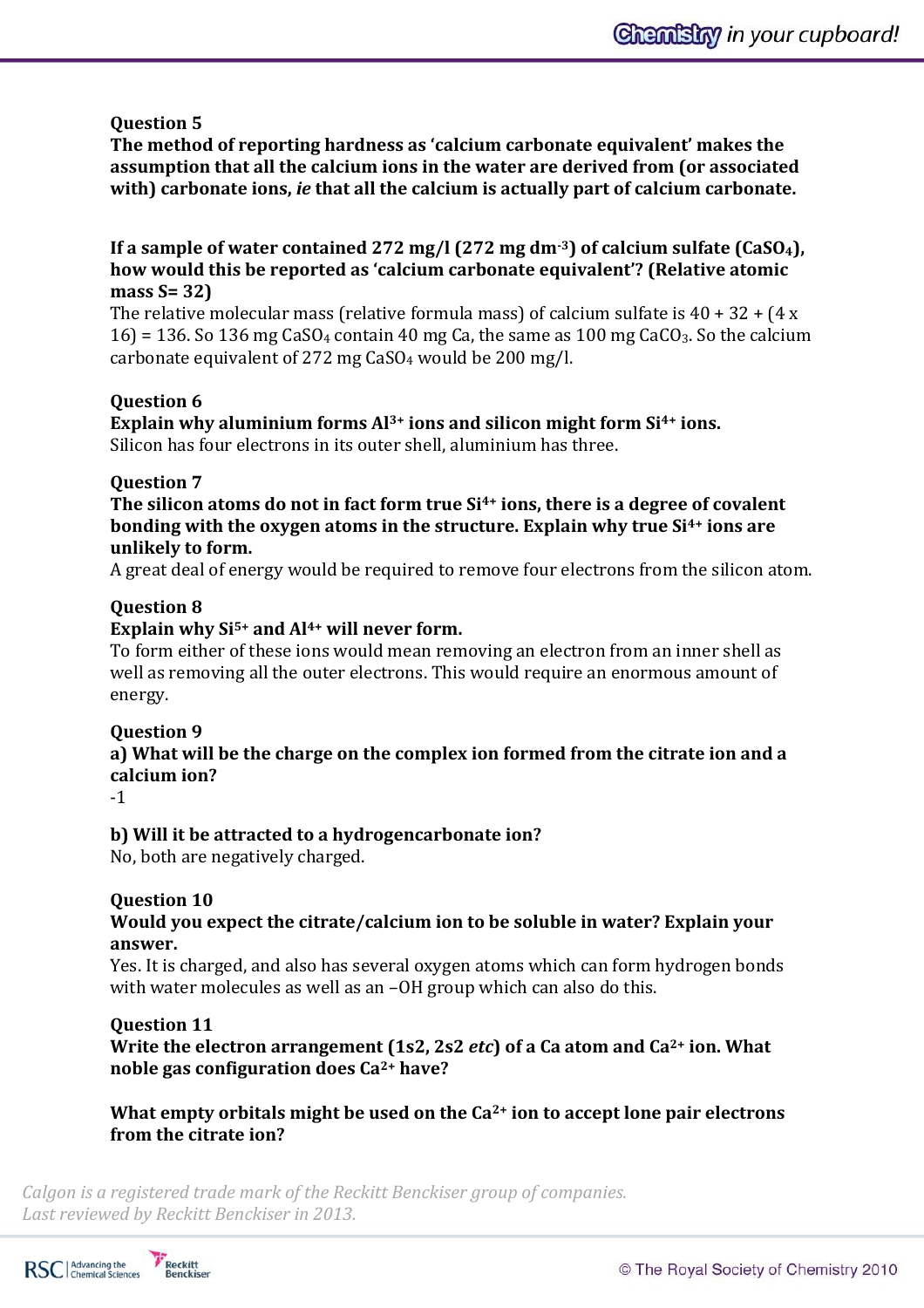Ca atom - 1s2, 2s2, 2p6, 3s2, 3p6, 4s2**;** Ca2+ ion - 1s2, 2s2, 2p6, 3s2, 3p6**.** The Ca2+ ion has the same electron configuration as Ar.

The 4s and 3d orbitals can be used to accept lone pair electrons from the citrate ion.

# **Question 12**

# **The two C-O bond lengths in the COO- groups of sodium citrate are identical rather than one shorter than the other. Explain this observation.**

The electrons in the  $\pi$  orbital of the C=O are delocalised over the whole O-C-O system giving two bonds of length intermediate between C-O and C=O.

# **Question 13**

## **Considering its electronic structure and the formation of complexes, in what ways will Mg2+**

- **resemble a Ca2+ ion ?**
- **differ from a Ca2+ ion?**
- It has a noble gas electron configuration.
- It is smaller (as it has one fewer full shell of electrons). It has no d orbitals of energy suitable to form bonds with the complexing agent.

# **Question 14**

**Grease contains long chain fatty acids such as CH3(CH2)14COOH.These are weak acids.**

**a) Write the equation for the reaction of CH3(CH2)14COOH with a hydroxide ion, OH- .** 

 $CH_3(CH_2)_{14}COOH + OH \rightleftharpoons CH_3(CH_2)_{14}COO + H_2O$ 

# **b) Explain why the product is more soluble than the original fatty acid.**

The product is a negative ion rather than a neutral molecule. It will therefore be hydrated by and form hydrogen bonds with water molecules more effectively than a neutral molecule consisting largely of a non-polar hydrocarbon.

# **c) Explain what is meant by a weak acid.**

A weak acid is one that is only partially dissociated in solution,

 $e.g. \text{CH}_3(\text{CH}_2)_{14}\text{COOH}_{(aq)} \rightleftharpoons \text{CH}_3(\text{CH}_2)_{14}\text{COO}^-_{(aq)} + \text{H}^+_{(aq)}$ 

# **Question 15**

## **An aqueous solution of sodium citrate will have an alkaline pH. Explain this observation. Use Na3Cit to represent sodium citrate.**

Sodium citrate is the salt of a weak acid, citric acid, with a strong alkali (sodium hydroxide). So acid hydrolysis will take place, eg

 $\text{Na}_3\text{Cit}_{\text{(aq)}} + \text{H}_2\text{O}_{\text{(l)}} \rightleftharpoons \text{Na}^{\text{+}}_{\text{(aq)}} + \text{OH}^{\text{-}}_{\text{(aq)}} + \text{Na}_2\text{H}\text{Cit}_{\text{(aq)}}$ 

The free OH- ions make the solution alkaline.

**Question 16 a) What is the systematic name of acrylic acid.** Propenoic acid